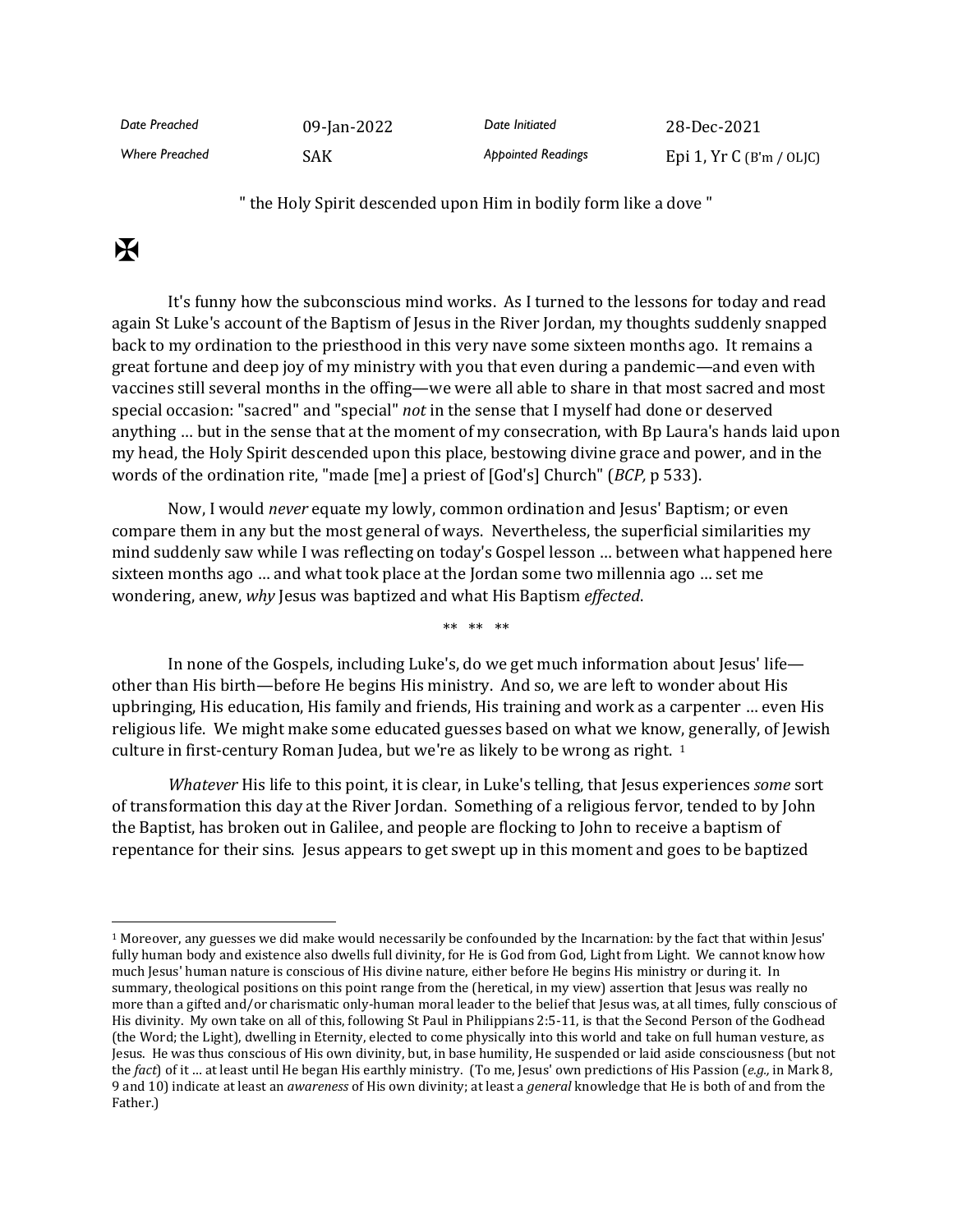Himself, despite His being without sin. Following His immersion in the Jordan waters, Jesus begins to pray.

What takes place next seems something of a commissioning; we might even call it an *ordin*ation, which is to say, an *or-der-*ing: Jesus is placed in *another order*. <sup>2</sup> Something *in* … or *of* … or *about* … Him changes when the Holy Spirit literally descends upon Him—'lays hands' on Him and He hears the voice of the Father saying, "You are my Son, the Beloved; with you I am well pleased." The *physical touch* of the Spirit and the *spoken words* of the Father turn the course of Jesus' life: lift Him to a higher calling … make Him aware of the grace with which He has been filled since His birth. These acts initiate Him into the ministry—the now-conscious and -conspicuous ministry—that has been His destiny from the Manger. He now knows … and knows *the Father* knows … that He has come into this world to do the work of God, with and for the People of God. He has been ordained—*re-ordered*—into a new way of existing; into a ministry of love and servanthood; of mercy and sacrifice.

\*\* \*\* \*\*

The presence of the Holy Spirit and transformation by and through the grace of God: These are the cardinal elements … the very essence … of Jesus' Baptism, and they are present in all seven of the Church's sacraments,<sup>3</sup> but perhaps **in** none more directly and more fundamentally than Baptism:

- The presence of the Holy Spirit is invoked upon the waters of the Font.
- Hands are laid upon us, we are "sealed by the Holy Spirit."
- And having thus been forever transformed—forgiven all our sins and raised to "the new life of grace" in Christ—spiritual gifts are bestowed upon us: "an ¶inquiring and discerning heart; ¶the courage to will and persevere; ¶a spirit to know and love [God]; and ¶the gift of joy and wonder in all [God's] works" (*BCP,* pp 307-08).

The Holy Spirit … the laying on of hands … a life-altering transformation … and bounteous gifts of grace: Baptism is, at root, an ordination: It is *our own ordination*. *All* of us who have been baptized have been ordained into the holy order of the laity<sup>4</sup>: Each and every one of us has been re-*or-der-*ed from sin into redemption; from creaturely existence into glorious grace; from child-of-flesh into sibling-of-Christ.

And if our baptismal ordinations echo that of Our Lord's, then what flows *from* our Baptisms should resemble what flows from *His*. Jesus, now conscious of the Father's calling and pleasure in Him; now emboldened by the Spirit's ever-presence, fully turns to God's mission: to teach … to heal … to comfort … to confess<sup>5</sup> … to forgive … to feed … to free … to honor … to dignify … to give … to correct … and, above all else, to worship and to pray: all *transitive* verbs; all actions that have *objects* to *receive* the blessings and benefits of His baptismal ministry. Newly baptized … newly

<sup>2</sup> It is probably a step too far to say that Jesus, always fully divine, has been *entirely* devoid of the Spirit or *wholly* ignorant of His being the Son of God before this.

<sup>3</sup> *See BCP,* pp 857*ff*.

<sup>4</sup> *See BCP,* p 855 (the ministers of the Church are "lay persons, bishops, priests and deacons"; *i.e.,* four orders).

<sup>5</sup> *I.e.,* in both senses of the term: to confess our faith and (in our case, but not in His) to confess our sins.